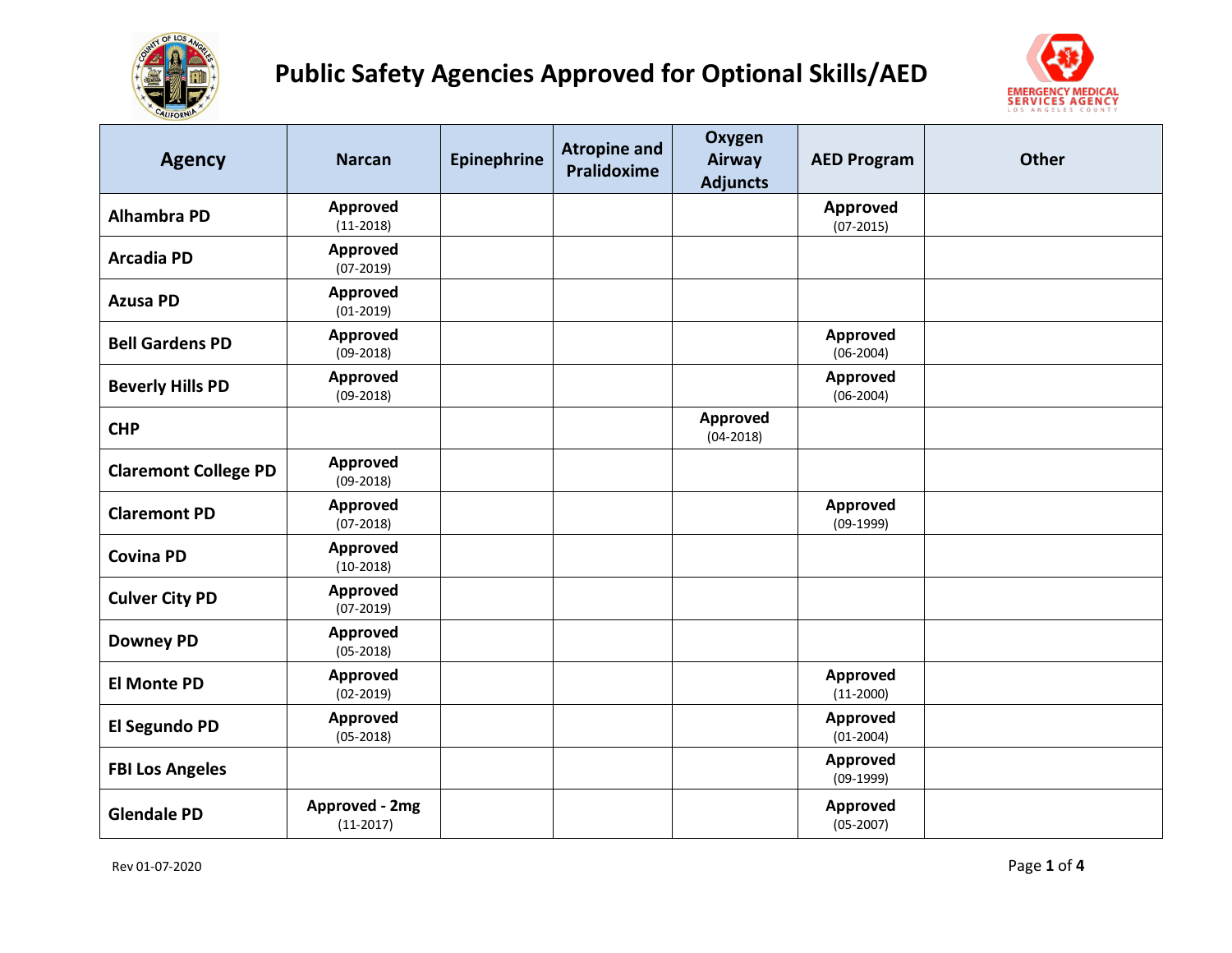



| <b>Glendora PD [EMT]</b> | Approved<br>2 <sub>mg</sub><br>$(04-2015)$ |  | Approved<br>$(10-1997)$ | <b>g 7-2019</b><br>Narcan 4mg 7 |
|--------------------------|--------------------------------------------|--|-------------------------|---------------------------------|
|                          |                                            |  |                         |                                 |

| <b>Agency</b>             | <b>Narcan</b>             | <b>Epinephrine</b> | <b>Atropine and</b><br><b>Pralidoxime</b> | Oxygen<br>Airway<br><b>Adjuncts</b> | <b>AED Program</b>                                           | <b>Other</b>                    |
|---------------------------|---------------------------|--------------------|-------------------------------------------|-------------------------------------|--------------------------------------------------------------|---------------------------------|
| <b>Hawthorne PD</b>       | Approved<br>$(12-2018)$   |                    |                                           | Approved<br>$(12-2018)$             | Approved<br>$(12-2018)$                                      |                                 |
| <b>Huntington Park PD</b> |                           |                    |                                           |                                     | Approved<br>$(02 - 2001)$                                    |                                 |
| <b>Inglewood PD</b>       | Approved<br>$(07-2018)$   |                    |                                           |                                     |                                                              |                                 |
| <b>Irwindale PD</b>       | In progress               |                    |                                           |                                     | Approved<br>$(07-2015)$                                      |                                 |
| <b>LAPD</b>               | Approved<br>$(5-16-17)$   |                    |                                           |                                     |                                                              |                                 |
| <b>LA Port Authority</b>  | Approved<br>$(04 - 2018)$ |                    |                                           |                                     |                                                              |                                 |
| <b>LAX Police</b>         | Approved<br>$(04 - 2018)$ |                    |                                           |                                     |                                                              |                                 |
| <b>LA Rangers</b>         | Approved<br>$(09-2019)$   |                    |                                           |                                     |                                                              |                                 |
| <b>LACo Sheriff's</b>     | Approved<br>$(07-2017)$   |                    |                                           |                                     | Approved<br>$(03-2015))$ (Fire<br>camp and reserves<br>only) | Fentanyl<br>(Paramedic Program) |
| La Verne PD               | Approved<br>$(05-2018)$   |                    |                                           |                                     | Approved<br>$(07-2007)$                                      |                                 |
| <b>Manhattan Bch PD</b>   | Approved<br>$(06-2018)$   |                    |                                           |                                     |                                                              |                                 |
| <b>Montebello PD</b>      | Approved<br>$(06-2018)$   |                    |                                           |                                     | Approved<br>$(09-2004)$                                      |                                 |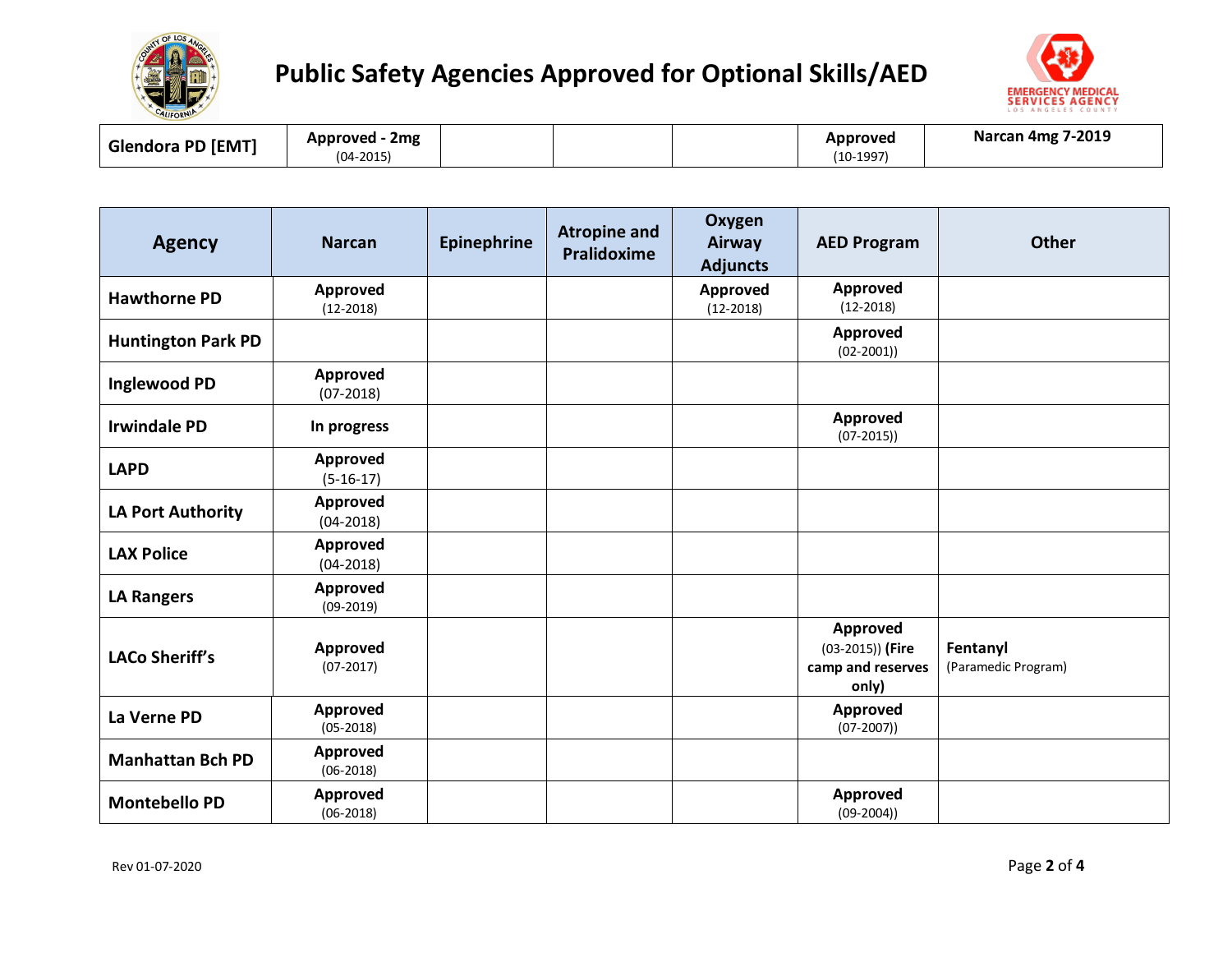



| <b>Monterey Park PD</b> | Approved<br>$(06-2019)$        |  |  |  |
|-------------------------|--------------------------------|--|--|--|
| <b>Monrovia PD</b>      | <b>Approved</b><br>$(09-2018)$ |  |  |  |

| <b>Agency</b>          | <b>Narcan</b>                  | <b>Epinephrine</b> | <b>Atropine and</b><br>Pralidoxime | Oxygen<br>Airway<br><b>Adjuncts</b> | <b>AED Program</b>               | <b>Other</b> |
|------------------------|--------------------------------|--------------------|------------------------------------|-------------------------------------|----------------------------------|--------------|
| Pasadena PD            | <b>Approved</b><br>$(06-2019)$ |                    |                                    |                                     | Approved<br>$(06-2006)$          |              |
| <b>Redondo Bch PD</b>  | Approved<br>$(02 - 2018)$      |                    |                                    |                                     | <b>Approved</b><br>$(08-2018)$   |              |
| San Fernando PD        | Approved<br>$(03-2019)$        |                    |                                    |                                     | <b>Approved</b><br>$(04 - 2000)$ |              |
| <b>San Gabriel PD</b>  |                                |                    |                                    |                                     | Approved<br>$(03 - 2005)$        |              |
| <b>San Marino PD</b>   |                                |                    |                                    |                                     | Approved<br>$(12-2001)$          |              |
| <b>Santa Monica PD</b> | Approved<br>$(10-2018)$        |                    |                                    |                                     |                                  |              |
| <b>Signal Hill PD</b>  |                                |                    |                                    |                                     | Approved<br>$(10-2010)$          |              |
| <b>South Gate PD</b>   | <b>Approved</b><br>$(06-2018)$ |                    |                                    |                                     |                                  |              |
| <b>South Pasadena</b>  | Approved<br>$(03-2019)$        |                    |                                    |                                     |                                  |              |
| <b>Torrance PD</b>     | Approved<br>$(10-2018)$        |                    |                                    |                                     | Approved<br>$(05-20117))$        |              |
| <b>Vernon PD</b>       | Approved<br>$(09-2018)$        |                    |                                    |                                     | Approved<br>$(11-2009)$          |              |
| <b>West Covina PD</b>  | Approved                       |                    |                                    |                                     | <b>Approved</b><br>$(06-2018)$   |              |